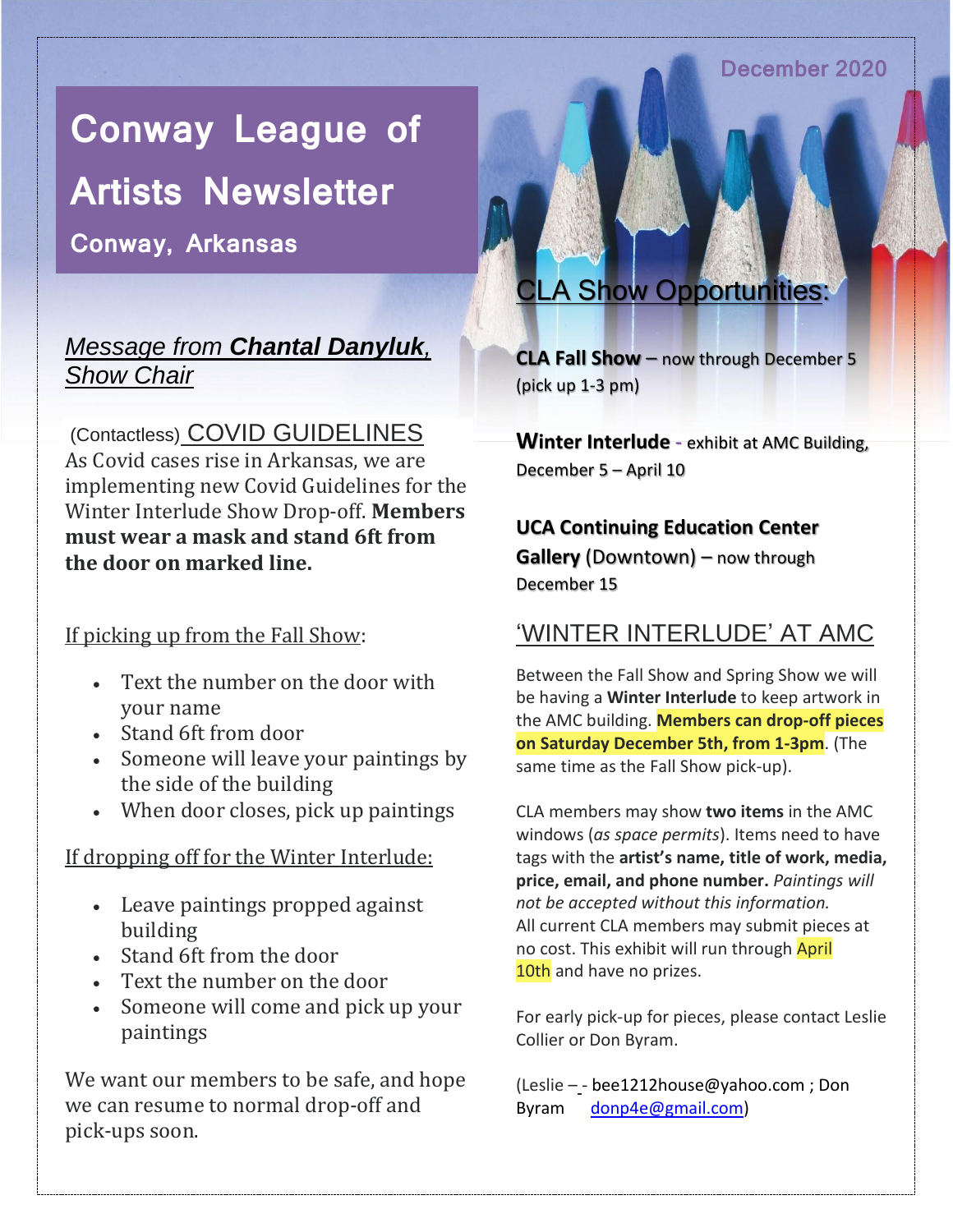Have a safe and joyful Christmas!



### ACNMWA SCHOLARSHIP

The Arkansas Committee of the National Museum of Women in the Arts (ACNMWA) annual internship is awarded to a female student attending an Arkansas university or college whose program of study is applicable to the advancement of fine arts, art history or arts administration.

The internship is designed to give the student an opportunity to learn about and make contributions to the cultural life of Arkansas. The recipient receives a \$2,000 stipend for a 3-month summer internship with an Arkansas arts institution. The collaborating institution receives a \$500 stipend for expenses and staff dedication to the program.

The applicant must be 18 years if age or older and have resided in Arkansas for at least one year. Applicants complete the online form by December 31, 2020. The recipient is notified by February 1, 2021. Visit **ACNMWA.org** for information on joining the Artists' Registry and for the online intern application.

#### **ACNMWA (The Arkansas Committee for the National Museum of Women Artists)**

I would like to share information on this organization since I believe its stated goal will benefit the many talented women artists who are members of CLA.

ACNMWA is a nonprofit volunteer organization established as an affiliate of NMWA. The museum brings recognition to the achievement of women artists of all periods and nationalities by exhibiting, preserving, acquiring, and researching art by women and by teaching the public about their accomplishments.

The goal of ACNMWA is to provide programs and activities that promote education, professional opportunities, and advocacy for Arkansas women artists through programs and personal development.

In the last newsletter, I forwarded information on joining our art registry. I hope many of you entered your application. In this newsletter I would like to make you aware of our internship program. I think back a few years when Karmen Barnes was our CLA scholarship recipient and think of how she would have benefitted

from being named the ACNMWA intern. I am sure you know of other art students who could qualify for this position. Let us know.

I am honored to be on the board of ACNMWA and feel most fortunate to know so many of the very talented Arkansas women artists who are members of the CLA network.

Marilyn Rishkofski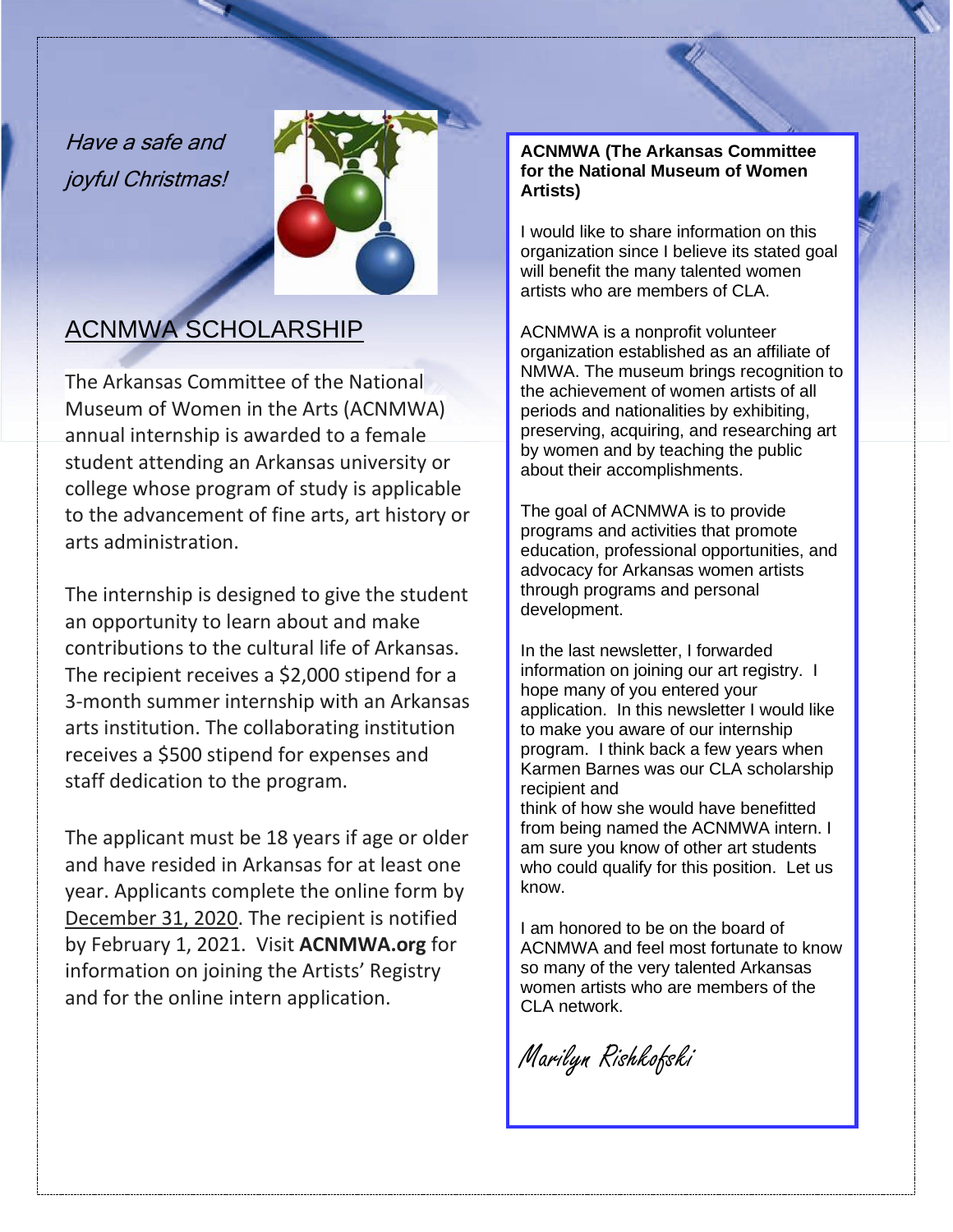#### **UCA DOWNTOWN PRESENTS**





ON DISPLAY: November 10 - December 15, 2020

#### THE CONWAY LEAGUE OF ARTISTS . UCA DOWNTOWN WINTER ART SHOWCASE

Winter Art Showcage

**DON BYRAM LESLIE COLLIER** CHANTAL DANYLUK **VIRGINIA MILLER SUSAN PETERSON CHARLOTTE RIERSON KAREN SAMUHEL VIRGINIA POTTER VREDEVELD** SUZANNE DE SHAZO WAGGONER **LDGAN WEAVER** 

The Conway League of Artists is a local art organization that enriches, promotes and supports artists within the community. Founded in 1973, their purpose is to bring together individuals within the community who have an active interest in the arts.

The Winter Art Showcase features 10 local artists seling their artistic creations. UCA Downtown and CLA are excited to offer this showcase as we webome the winter and holiday season.

Come by and find a unique Christmas gift!





**CENTRAL**<br>ARKANSAS<sup>\*</sup> COMMUNITY ENG/GEMENT

UCA.EDU/DOWNTOWN | 501,852,8223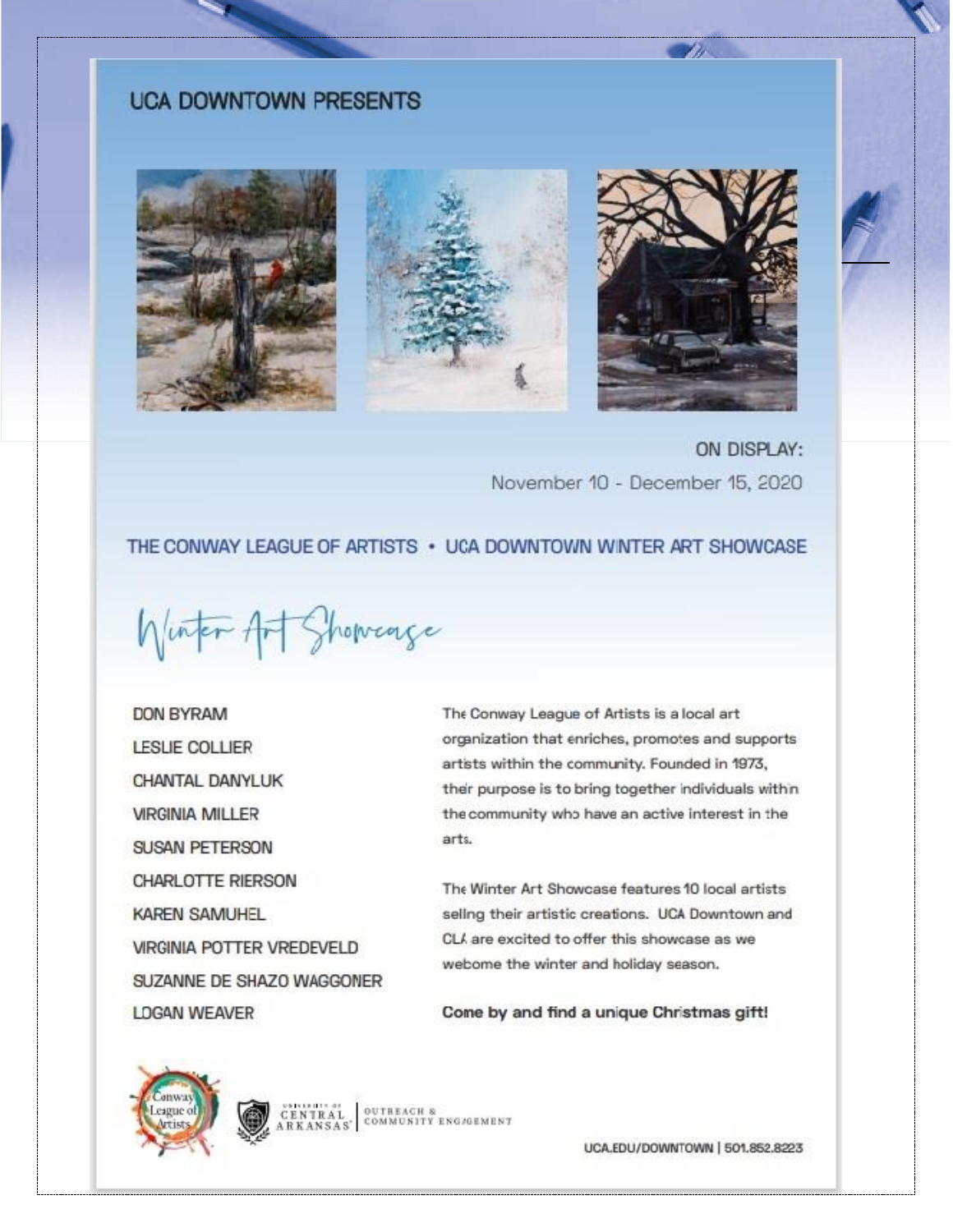### IMAGES FROM UCA DOWNTOWN **GALLERY**





#### **UCA Downtown Holiday Show**

The UCA Downtown Holiday Show is currently up and will run until December 15th. If you would like to check it out, the gallery is open from Tuesday thru Friday, noon- 5pm. They will also be opened Nov. 28th, 3pm-8pm for the Downtown tree lighting and Dec. 12th, 2pm-6pm for Mistletoe Madness. Gallery is located at 1105 Oak Street, downtown Conway. Pick up of show will be **December 15th from noon-3pm** at UCA Downtown. Thank you to all who participated!